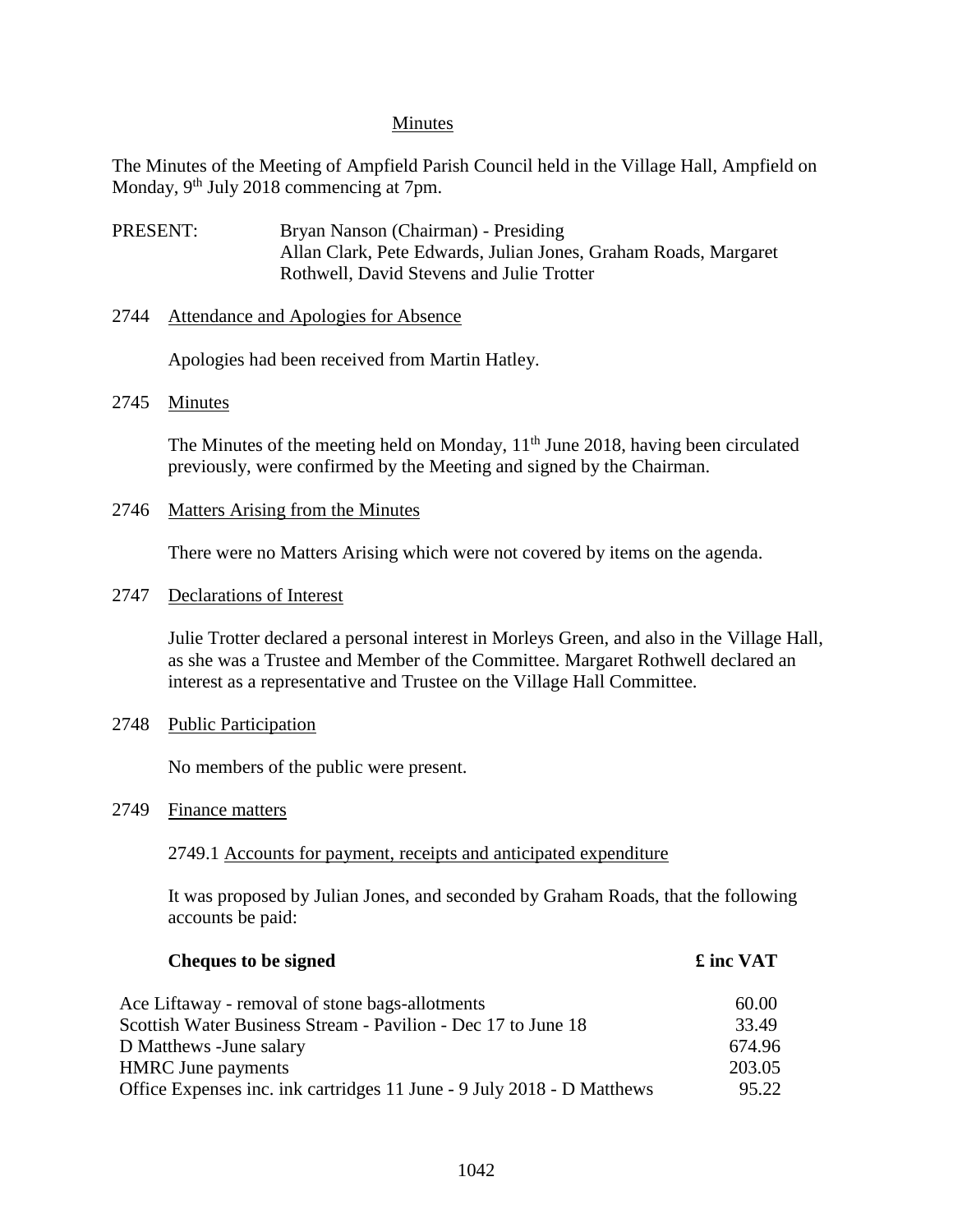| HCC County Supplies - sundries - pavilion            | 20.87    |
|------------------------------------------------------|----------|
|                                                      | 1,087.59 |
| Payments made between meetings                       |          |
| TV Licence for pavilion - D/D                        | 150.50   |
| Eon - pavilion electricity for June due 2nd July D/D | 20.48    |
| NEST pension payments June 2018 D/D                  | 26.64    |
|                                                      | 197.62   |

Council confirmed and approved the cheques and payments made between meetings. TSB bank had finally published monthly bank statement from April to June and reconciliations had been made. The invoice from RMG about APC's contribution to the sewerage plant at Morleys had still not been corrected and no payment had been made. Receipts for the month of June had been boosted by S106 developer monies of £7670.30 to be used for the septic tank project. On the date of the meeting the TSB bank accounts stood at £90,293.04. The Nationwide and HSBC accounts, which were intended for the maintenance of open spaces at Morleys, stood at £ 66,805.04.

## 2749.2 Assets

The bottom hinge on the door of the notice board at the school had broken and the door was only being held up by the top hinge and the lock. The Clerk had put up a notice advising everyone of the problem and urging caution if used. Council discussed how best to deal with the problem. It was agreed that Allan Clark would assess the damage and do a temporary repair if practicable. It was agreed that the notice board was not in good condition in any case and should eventually be replaced. The board on the A3090 next to the phone box was in better condition and no longer in a well-attended place. It would make sense to move it. It was agreed that the replacement would be taken forward by Pete Edwards.

## 2749.3 HSBC bank account

Some of the Morleys S106 open spaces monies had been placed in a business account with HSBC. As there had been no activity on the account for a year HSBC intended to freeze it by  $10<sup>th</sup>$  August as part of their anti-fraud measures. It was agreed that the Clerk and the Chairman should close it and transfer the monies to another account.

### 2750 Recreation Ground project progress

### 2750.1 Ground maintenance

The vegetation on the eastern side of the Recreation Ground had grown considerably in the last couple of months and cricket balls were being lost. Typical charge from TVBC was around £80 to cut it all back. Council agreed to instruct them to go ahead. Long bramble branches were coming out from the hedge at the northern side of the Recreation Ground and over the path. It was agreed that TVBC should be asked, as part of the maintenance contract, to cut all sides of the hedge. It was agreed that when the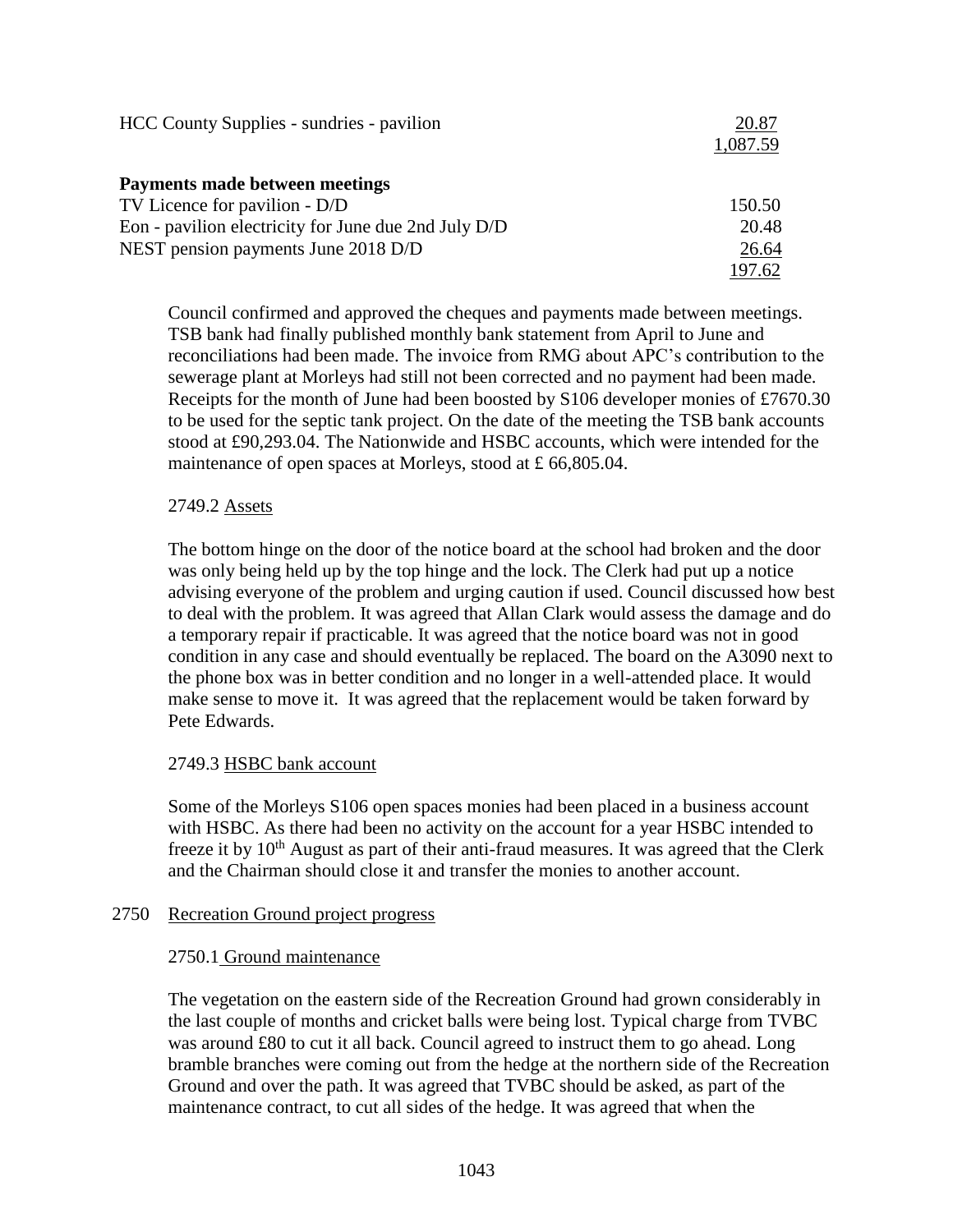playground needed to be cut with a mower, the Cricket Club could be asked to do it. The fee would be £18.50, in keeping with other suppliers.

## 2750.2 Sewerage Project

Work was due to start on the installation of the septic tank on  $16<sup>th</sup>$  July 2018. S106 funds of £7,630 towards the project had been received from TVBC. Council had agreed a project cost of £21,352 which would mean that the balance of £10, 630 (excluding contingency) would need to be funded by Ampfield Parish Council.

## 2750.3 Wooden pavilion and car park construction

The total project costs had been estimated at £35,000. Invitations to tender (ITT) had been issued and costs would be clearer when they were returned. A Community Infrastructure Levy (CIL) application had been submitted by the Chairman for the total project costs. This could be revised in the light of the ITTs. The authorisation process was quite complex and the outcome would not be known until November; any monies awarded would not be available until January 2019. A Community Asset Fund grant would also be applied for up to 50% of the project costs. This was due by  $17<sup>th</sup>$  August. The 2 grants could be applied for at the same time.

## 2750.4 Pavilion management and signage proposals

Use of the new pavilion had continued without any significant issues. There were problems with the bins as they were being completely filled after every cricket match but only emptied on the domestic round every fortnight. Julie Trotter suggested that a recycling bin would help and it was agreed that the Chairman would request one from TVBC. It was noted that no rates demands had been made. It was accepted that TVBC would make any necessary approach.

. Julie Trotter had produced examples of designs, lettering and logos for the pavilion doors. It was agreed that any lettering or logo be put on the doors to the hallway and not to those to the main function area. It was also agreed that "Ampfield Parish Council" and "2018" be placed in the middle section, and that the Cricket Club logos be made in perspex. Julie Trotter would provide revised visuals in time for the September meeting and would talk through the designs with the Cricket Club.

### 2750.5 ANBCC Licence Costs

The Chairman reminded everyone of the arrangements with the Cricket Cub for discounted fees in recognition of the limited facilities available. Now that the pavilion was in use the Club was expected to pay the full rate. They were finding this difficult and Council agreed to continue with the 50% discount, and defer the full payment of  $\pounds1,600$ , until  $1<sup>st</sup> October. This would mean that payment made for the whole of 2018/19 would be$ £1,200. Thereafter full annual payments would be made.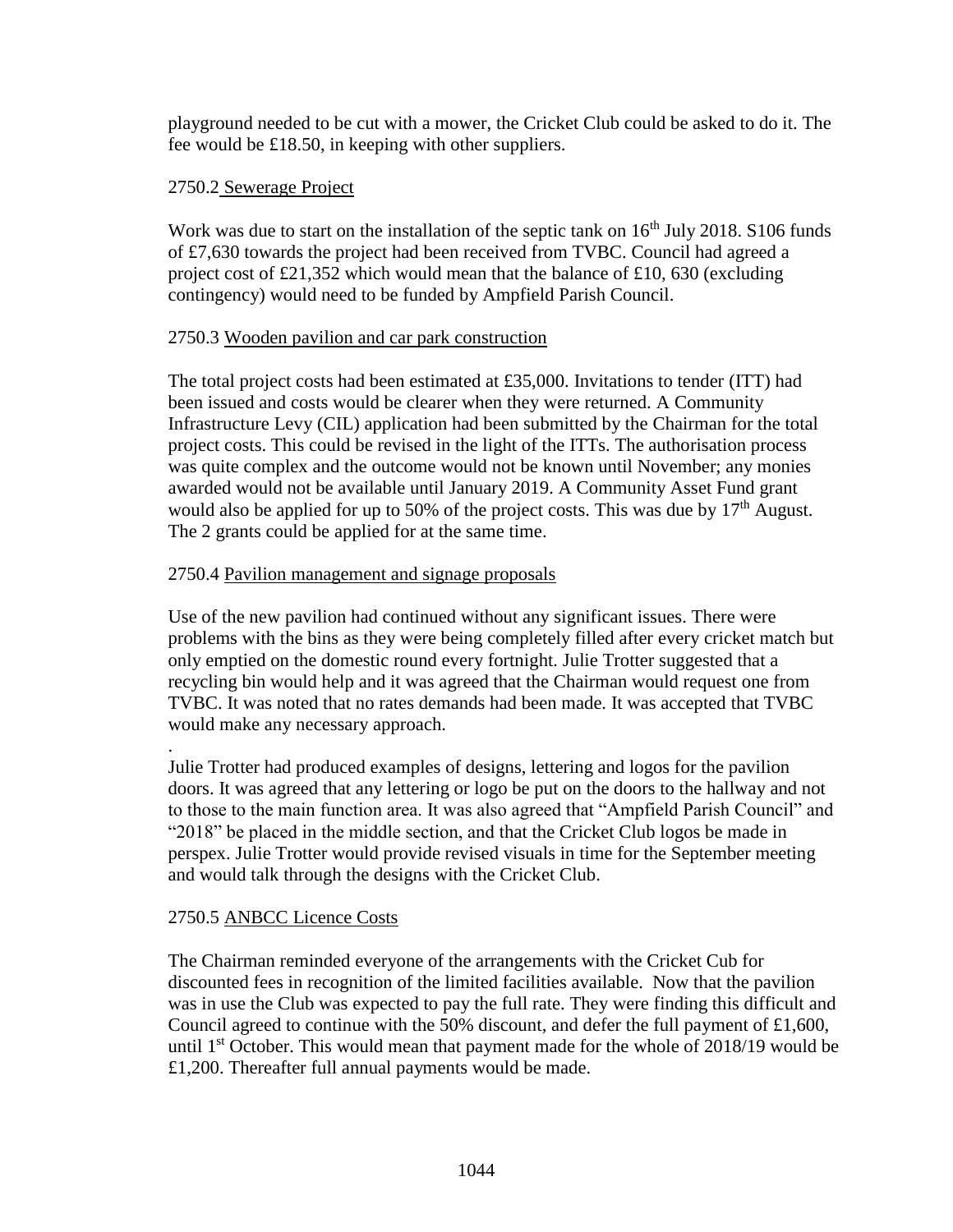## 2751 Morleys Green

## 2751.1 Additional grass cutting

Following requests from residents, Council had agreed to get the grass cut in the ditch along the edge of the Village Green. Council confirmed the decision taken earlier to water the young trees which were showing signs of stress due to the hot, dry weather.

### 2751.2 Allotments standpipes

Unfortunately, the contractor had withdrawn from his agreement to put in standpipes at the allotments. It was taking time to find another firm who would do both the digging and the plumbing work. Council agreed a modest increase to the budget. In the meantime it was proving difficult to keep the crops in good condition in the long, dry spell. Exceptionally, Council had agreed, therefore, that hose pipes could be used by the allotmenteers.

### 2751.3 Management matters

Problems with parking continued. It was especially difficult on market days. Also people continued to use the parking spaces intended for allotment holders. It was agreed that signs would have to be put up making clear those spaces intended for users of the Village Hall and Green. The signs would not be identical to the existing Morleys street signs but the font and background colour could be matched. Pete Edwards would take this forward. Julie Trotter would discuss inappropriate parking with a local resident.

There had been no progress with the intended bridge over the drainage ditch on the Village Green.

### 2752 Chapel Wood

### 2752.1 Friends of Chapel Wood and maintenance

There would be no meeting of FOCW in July. The majority of the large Rhododendron roots had been cleared from the back of the Church; the heaviest ones had been rolled to the bottom and left there. This work had opened up new vistas. Some landscaping would be done including a path and seats. It was agreed that Graham Roads would take forward a request for a memorial bench. A Health & Safety Audit of the trees had been planned for this financial year. It would be started once the Village Design Statement had been completed.

### 2752.2 Burial Ground

A plot design for the eastern half of the Burial ground was needed. This would be undertaken by October.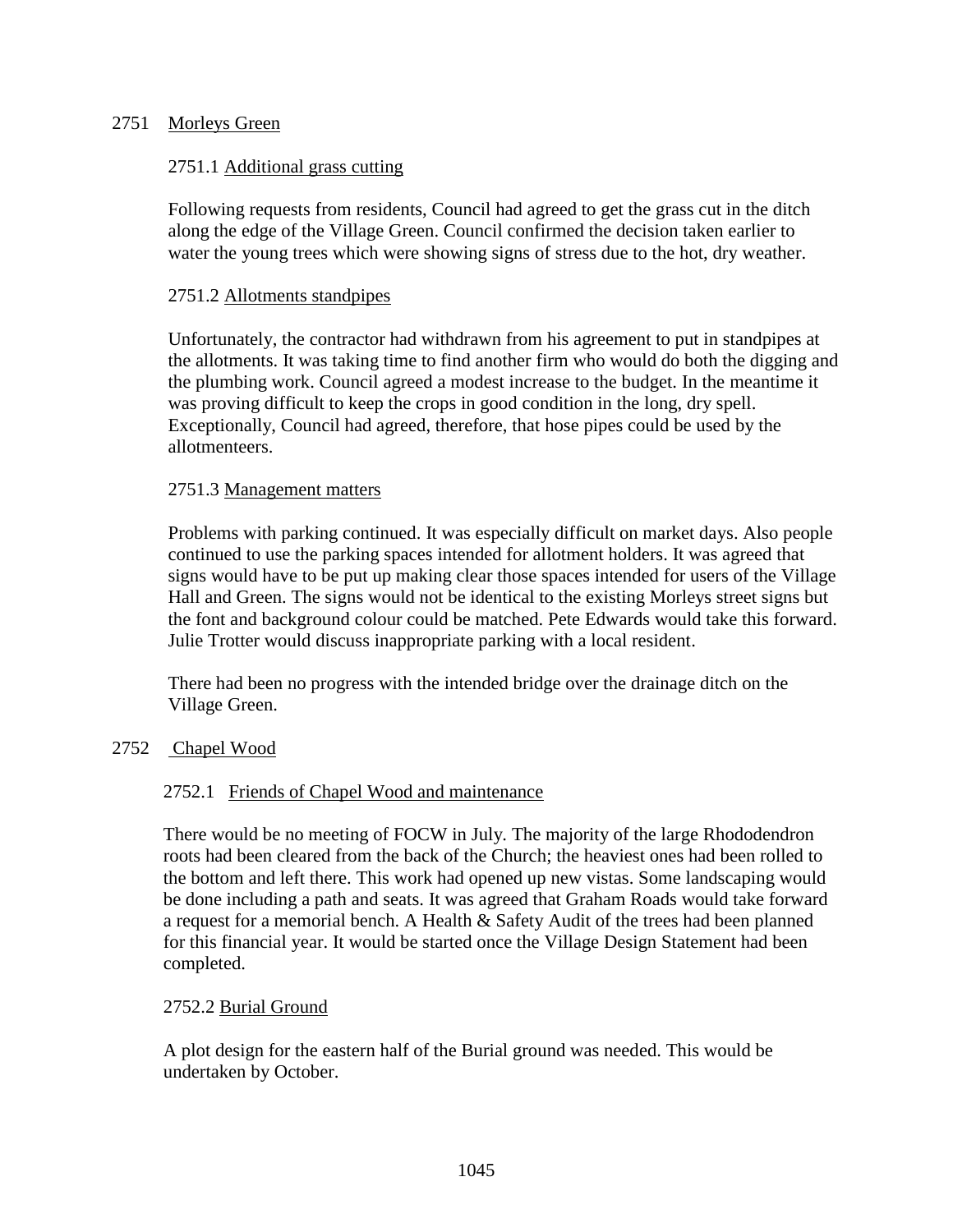#### 2753 Data Protection Regulations

The new server was up and running. Temporary passwords were being issued to everyone so that they could access the email services provided by Office 365. The new email addresses were intended for Council business only; personal correspondence would be kept separate and private. David Stevens, who was the site administrator, would provide support to those who were not familiar with Microsoft's Outlook.

#### 2754 Village Design Statement

The graphic design work was well in hand. Once the credits on the back page had been completed the VDS would be ready for final approval by TVBC. Attempts had been made, without success, to get express permission for APC to use a map from 1588. It was decided to accept the situation and assume, as permission for use had been given in the original VDS in 2003, that it continued. APC would be given a disc with all the photos from the project.

#### 2755 Planning

Council had decided to consider planning application 18/01371/FULLS from 18 Beechwood Crescent rather than hold a separate planning meeting. Having reviewed the plans it was decided to record no objection to the proposal. Taking account of concerns expressed by residents at 16 Beechwood Crescent about privacy, Allan Clark would draw TVBC's attention to the need for obscure glass in the overlooking windows.

### 2756 Reports from Committees and Portfolio holders

Allan Clark explained the concerns being raised by residents in the Straight Mile area about the dangers of bonfires in the summer months. It was agreed that Allan Clark would prepare a paper on this subject for Council to consider at its September 2018 meeting.

#### 2757 Correspondence and Communications

Ampfield Parish Council's response to the TV Governance Review's proposals, having previously been circulated and agreed, had been submitted to TVBC.

A list of items received on paper and electronically is at Annex A.

#### 2758 Test Valley Borough Council

Cllr Martin Hatley was not in attendance.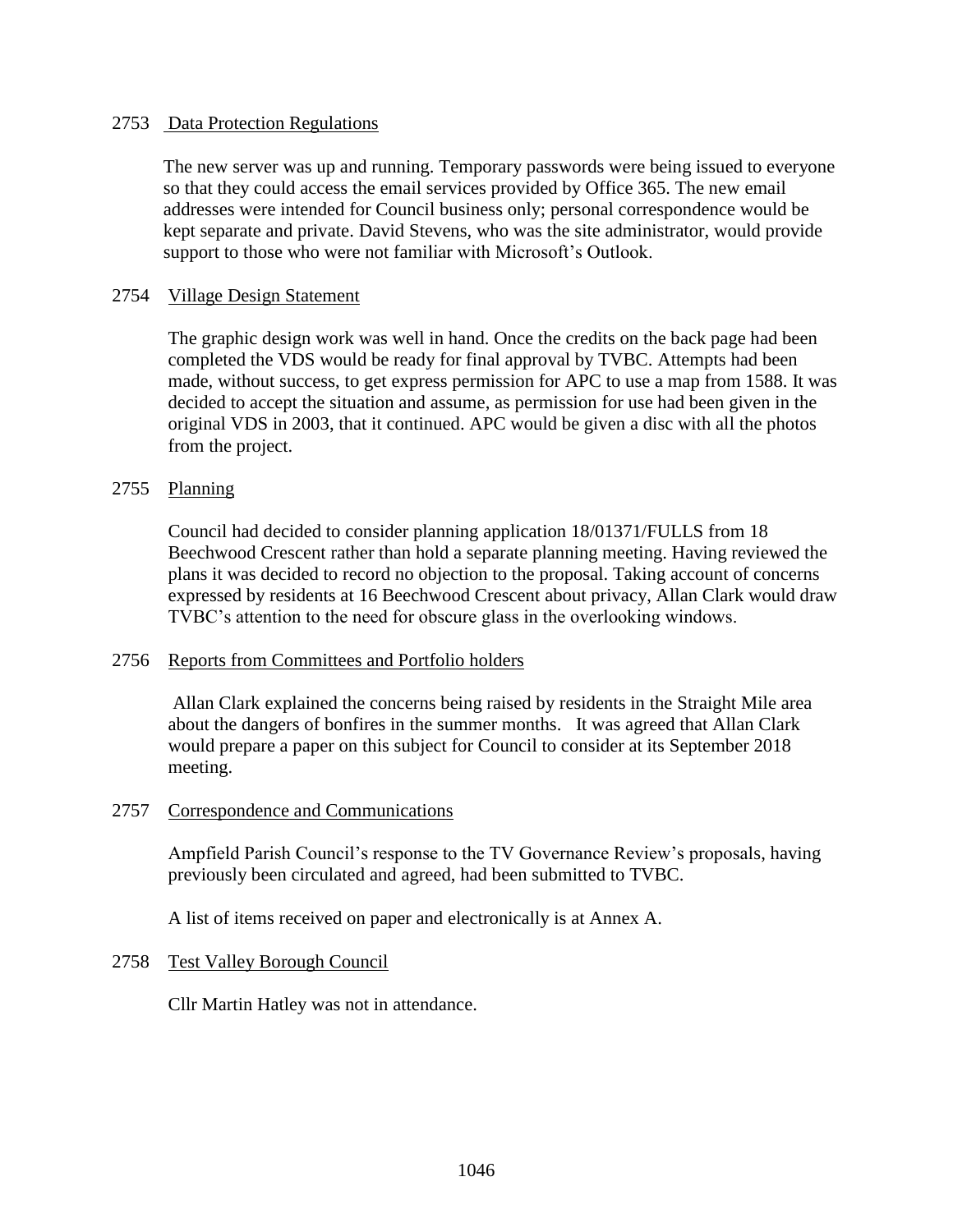## 2759 Date of next meeting

The next meeting of the Council would be held on Monday,  $10^{th}$  September 2018 starting at 7.00pm in the Village Hall, Ampfield.

2730 Closure

The meeting closed at 8.40pm.

**Chairman**…………………………………………..

**Date**…………………………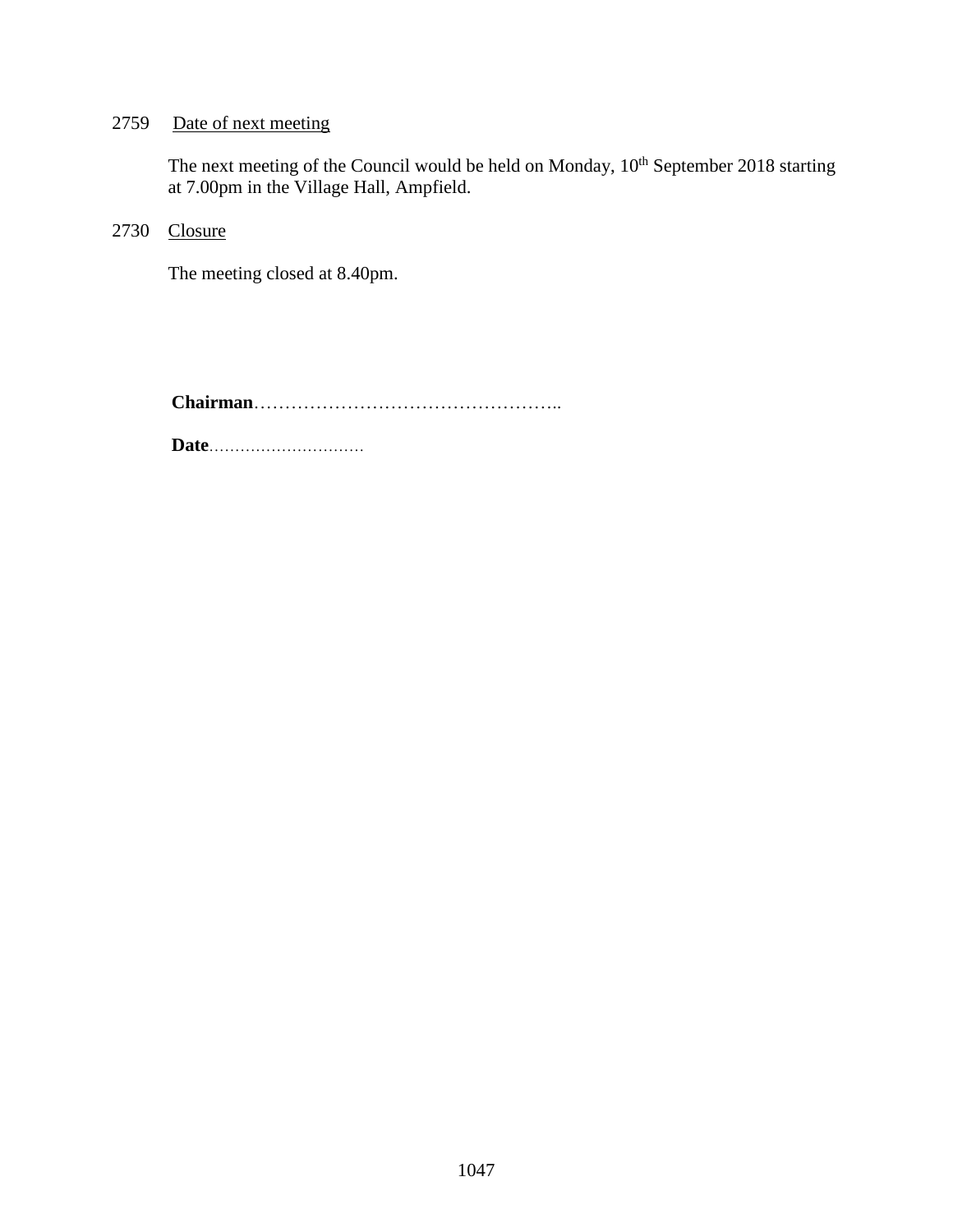### **Annex A**

# **COMMUNICATIONS AND CORRESPONDENCE ITEMS**

## **June – July 2018**

# **Circulated by E-mail**

Various updates from Rural Services CV Community Network updates Southern Water updates Fields in Trust updates CPRE updates HALC/NALC updates HARRAH – rural housing week poster HCC news updates for local councils Allotment Society news Test Valley Community Services updates Active Places, Sport England updates War Memorial News – Civic Voice HCC Access Hampshire newsletter Civic Voice – War Memorial updates Unity updates To Mr & Mrs Cormacey To HALC To residents from TVBC re possible parking restriction s in Knapp Lane From Dempster Binning To RMG re outstanding payment To Clerk re salary for 2018

## **Paper distribution**

None

## **Not distributed widely**

Planning Control Committee Agendas-Planning Chair only Southern Area Planning Committee Agenda & minutes–Planning Chair only TVBC list of monthly meetings-Planning Chair only Planning Enforcement reports – Chairman & Planning Chair only PSMA Newsletters & updates - Chairman only Allotment Society magazines – Cllrs Jones & Stevens & allotment holders only